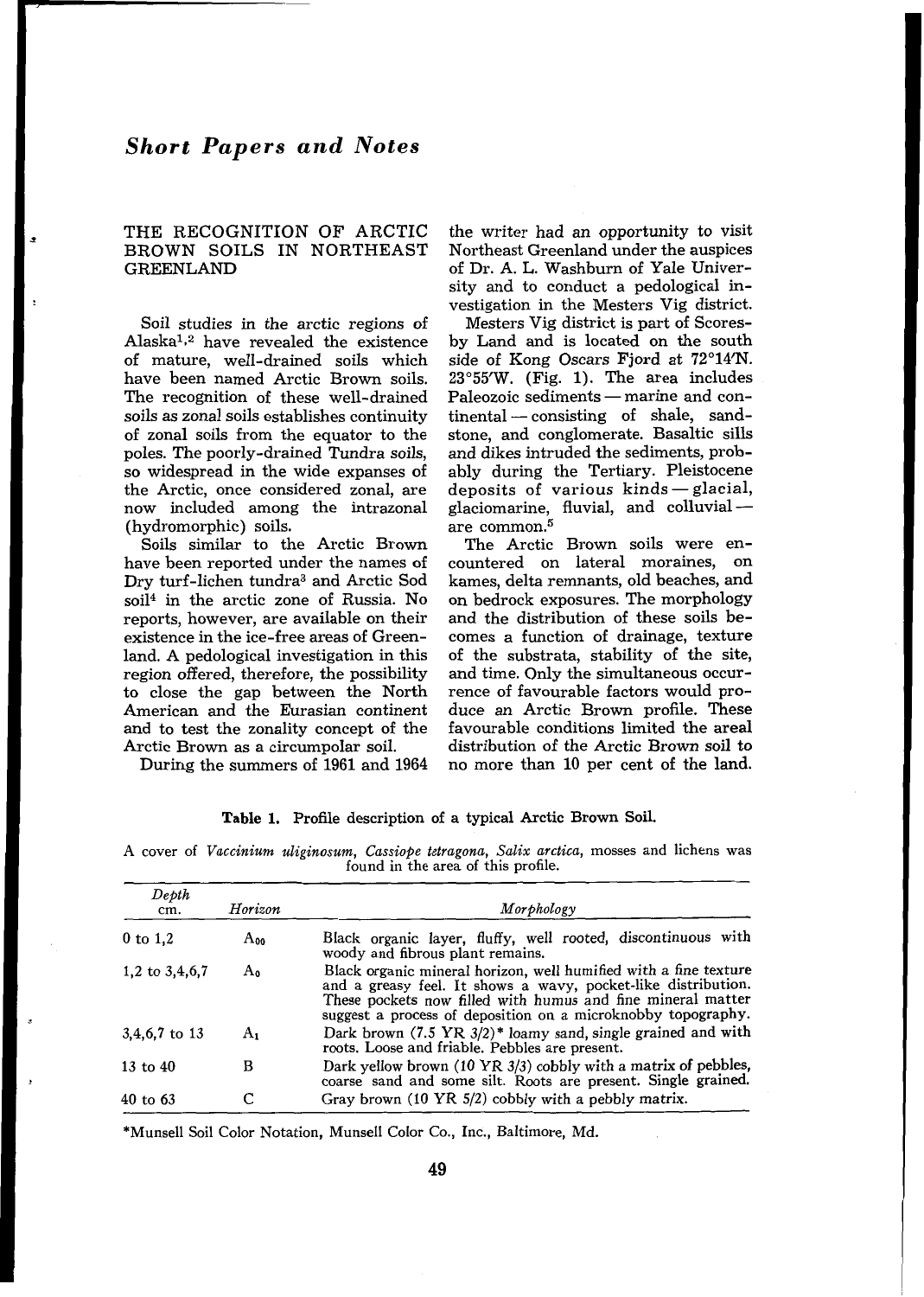

**Fig. 1.** Mesters Vig District, Northeast Greenland.

Of particular interest in the morphology of the Arctic Brown soils is the impact of frost processes and of surficial cracks. Frost-active areas may prevent he establishment of normal profiles, while established profiles may be undermined and disrupted by intruding tongues of frost-heaved material. Surficial cracks tend to increase root penetration with the result that the

 $A_1$  horizon becomes enlarged. This seems to be a unique situation as yet unreported in the arctic regions.

Although glacial deposits of different ages showed Arctic Brown soils with different degrees of development, time was a more determinative factor among soils developed on fluvial terraces of different ages.

The latitudinal limits of the Arctic